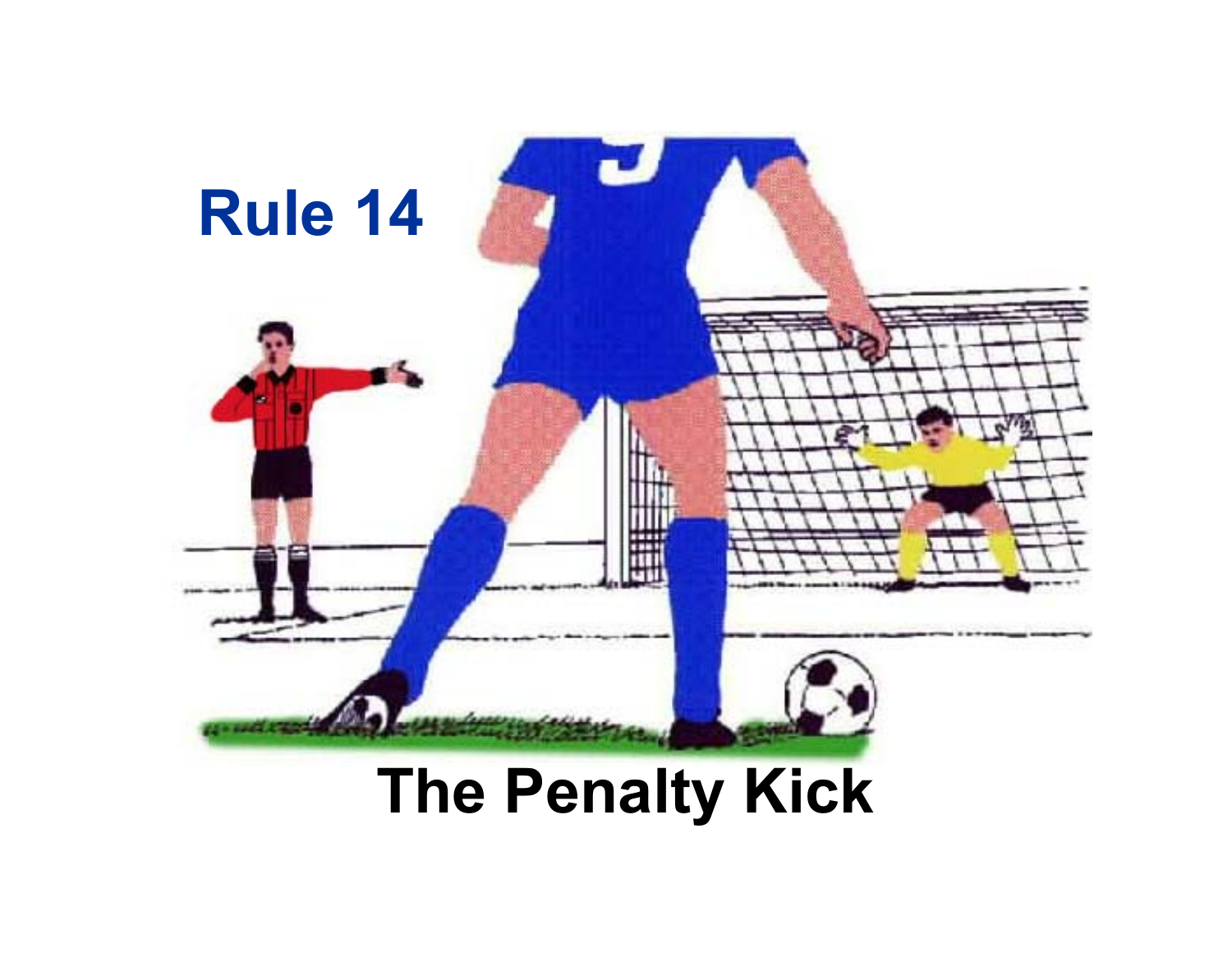#### **WHEN TO AWARD**

#### **A penalty kick is awarded when a defendercommits any of the 9 major fouls inside their own penalty area against an opponent while ball is in play**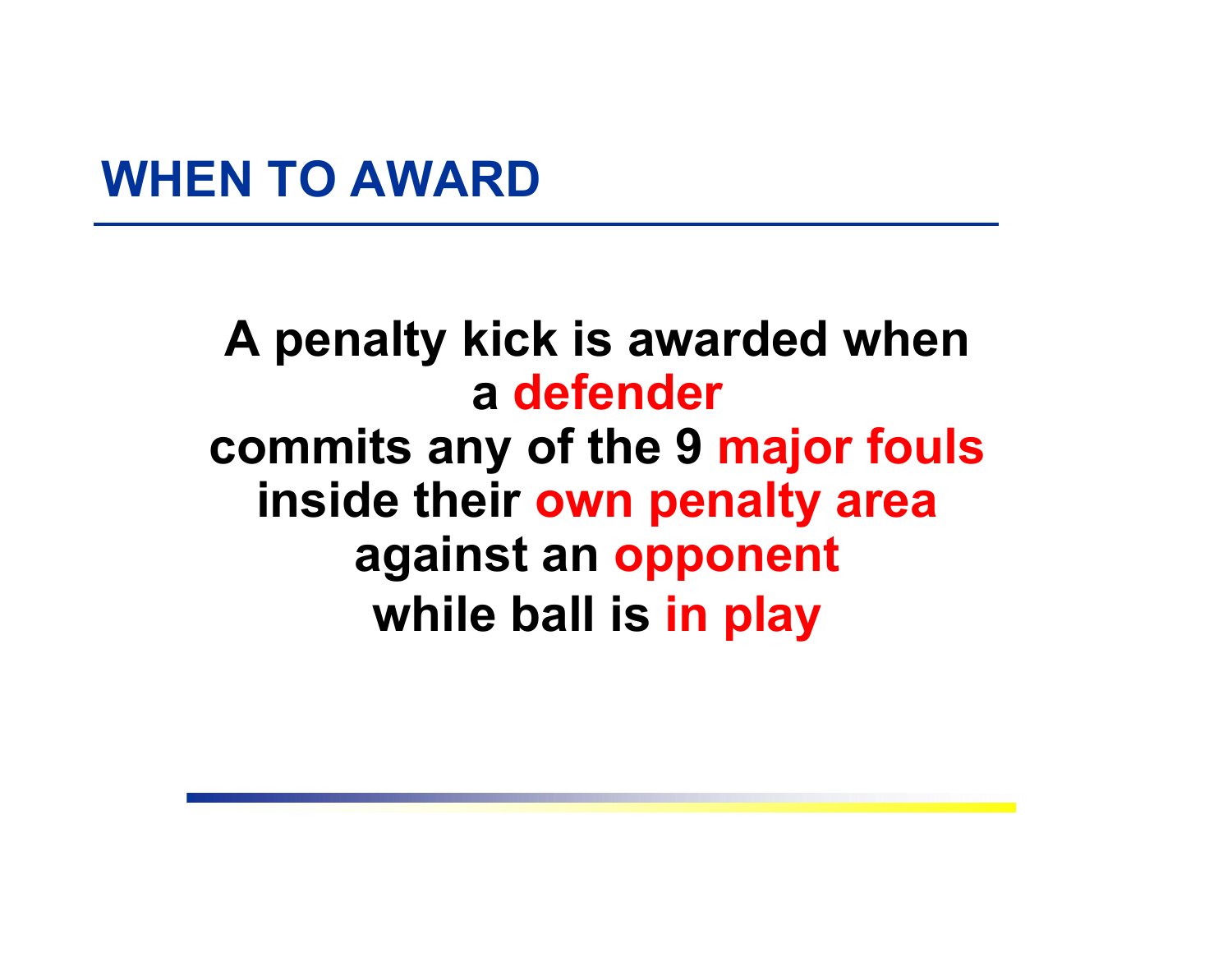## **BEFORE KICK IS TAKEN**

- **1. Clear penalty area of all but keeper and kicker (all other players must be behind penalty mark)**
- **2. Get ball into your possession**
- **3. Set keeper on line - between posts**
- **4. Identify kicker to keeper**
- **5. Give ball to kicker to place on penalty mark**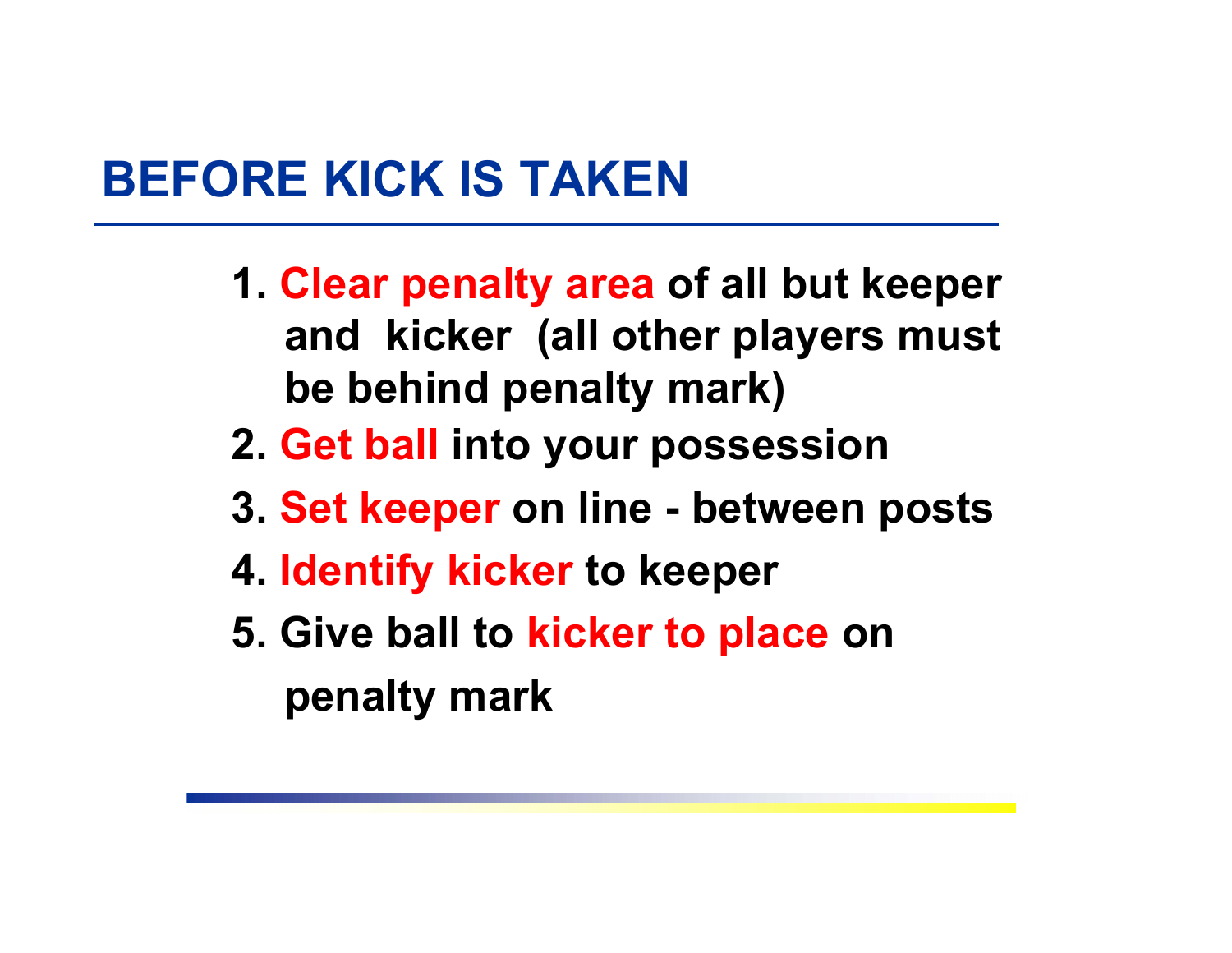# **BEFORE KICK IS TAKEN**

- **6. Tell kicker to wait for whistle (use gesture)**
- **7. Final check - all out of penalty area, 10 yards from ball and behind mark**
- **8. Take position to observe keeper, kicker, other players and partner**
- **9. Check with keeper to see if ready**
- **10. Whistle for kick**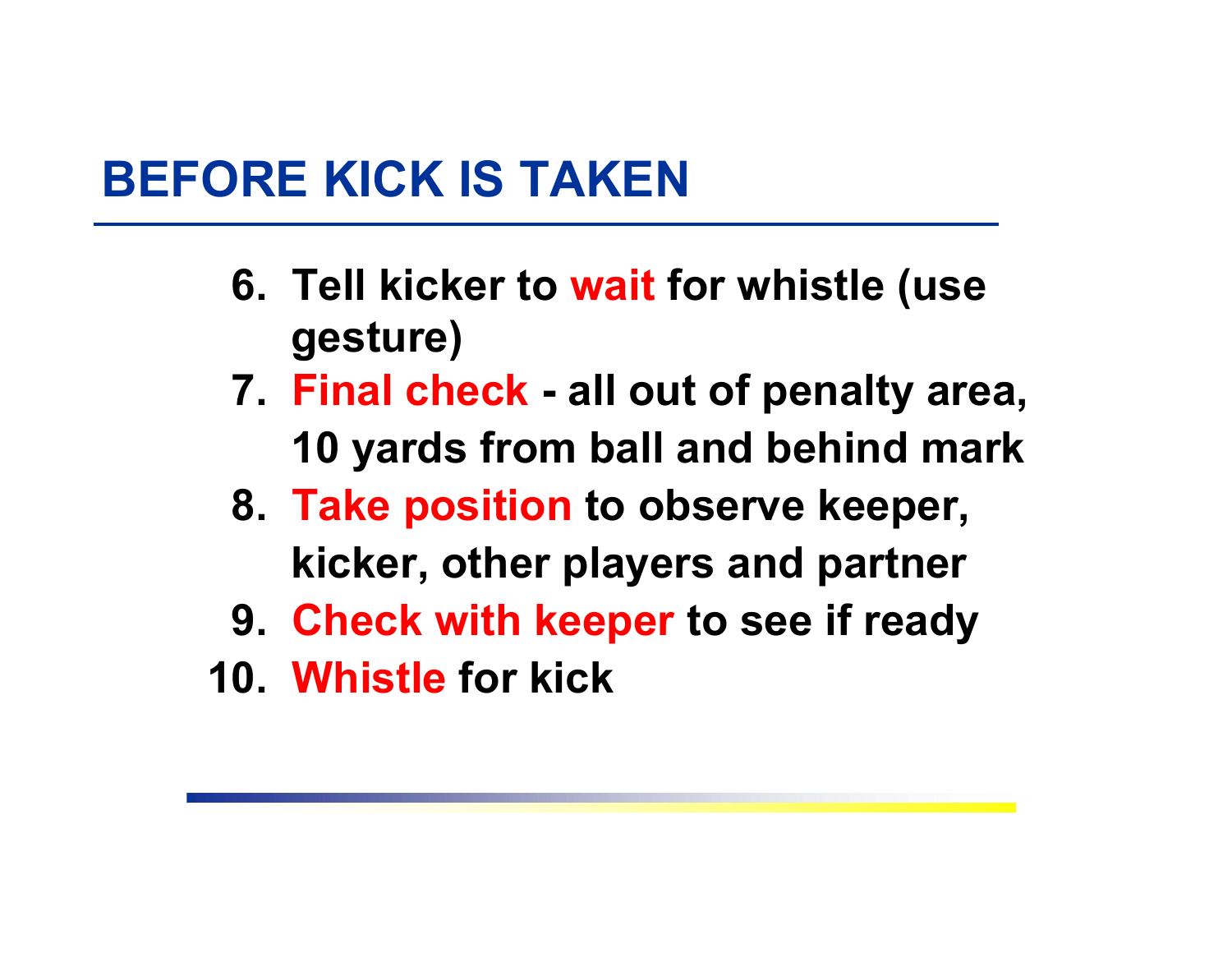# **REQUIREMENTS OF KICKER**

- $\mathbf y$  Kick must be taken from the mark
- $\mathbf y$  Ball must be kicked forward
- ❖ Must not distract keeper
- $\mathbf y$  Must not "double touch" the ball
- $\mathbf y$  Complete continous motion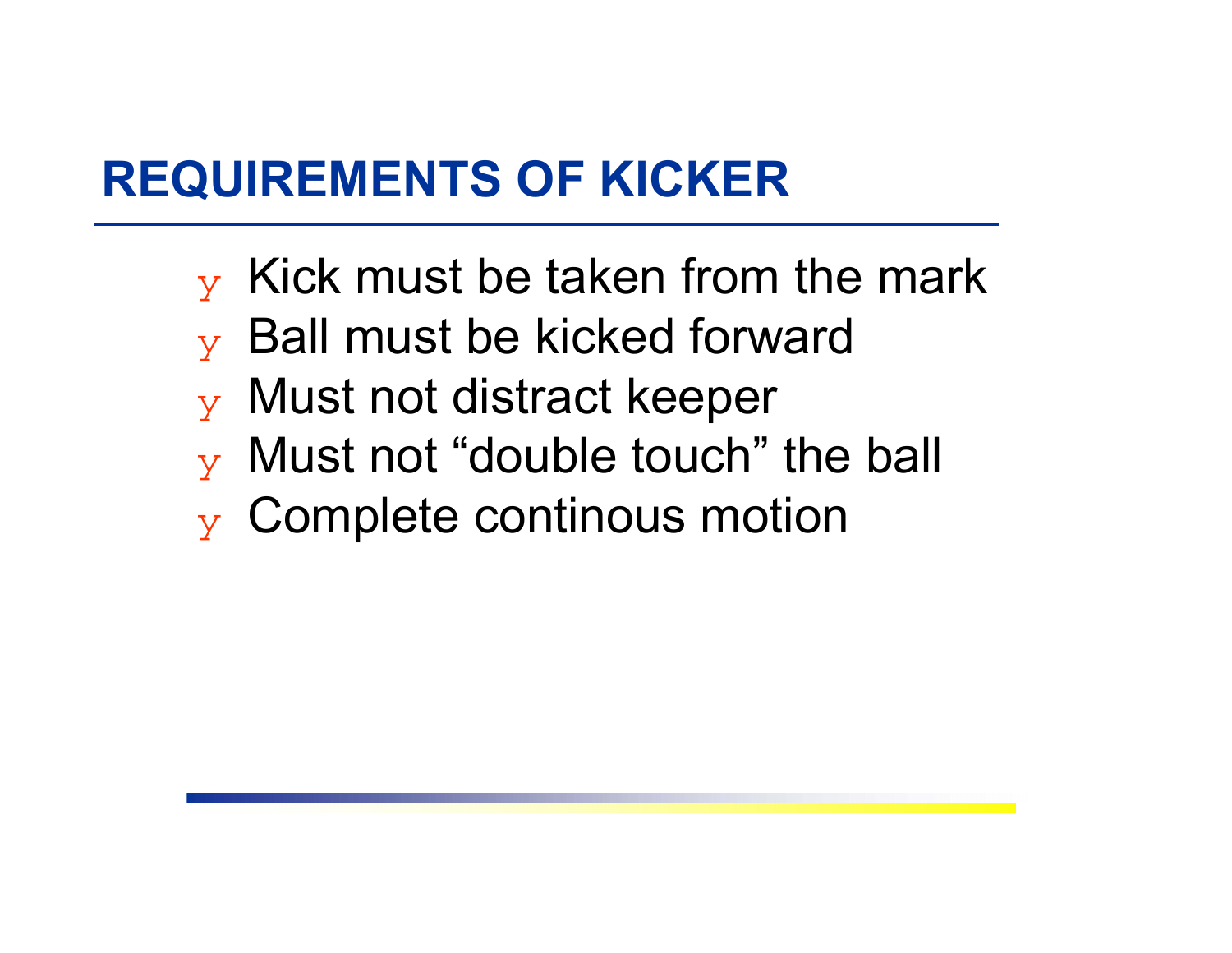

movement may not be interrupted. A continuous forward motion throughout the approach is necessary. Failure to kick the ball as specified shall be considered a violation by the attacking team and the appropriate penalties shall apply

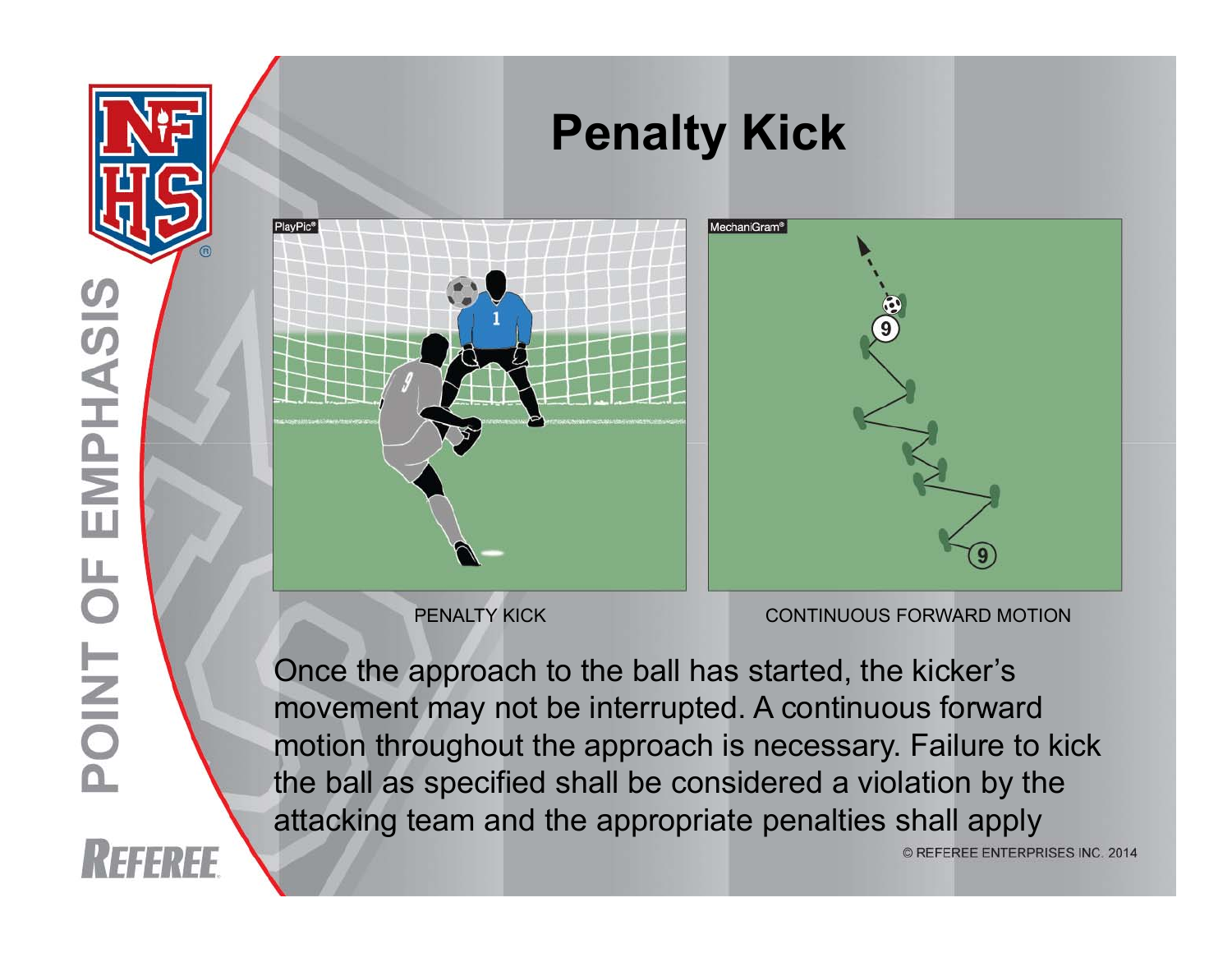# **REQUIREMENTS OF KEEPER**

- $\mathbf y$  Must be on goal line, between posts, facing field of play
- $\mathbf y$  May not move forward from the goal line until kick

(may move laterally or side to side)

- $\mathbf y$  Must not distract the kicker
- ❖ Must not engage in Unsporting Behavior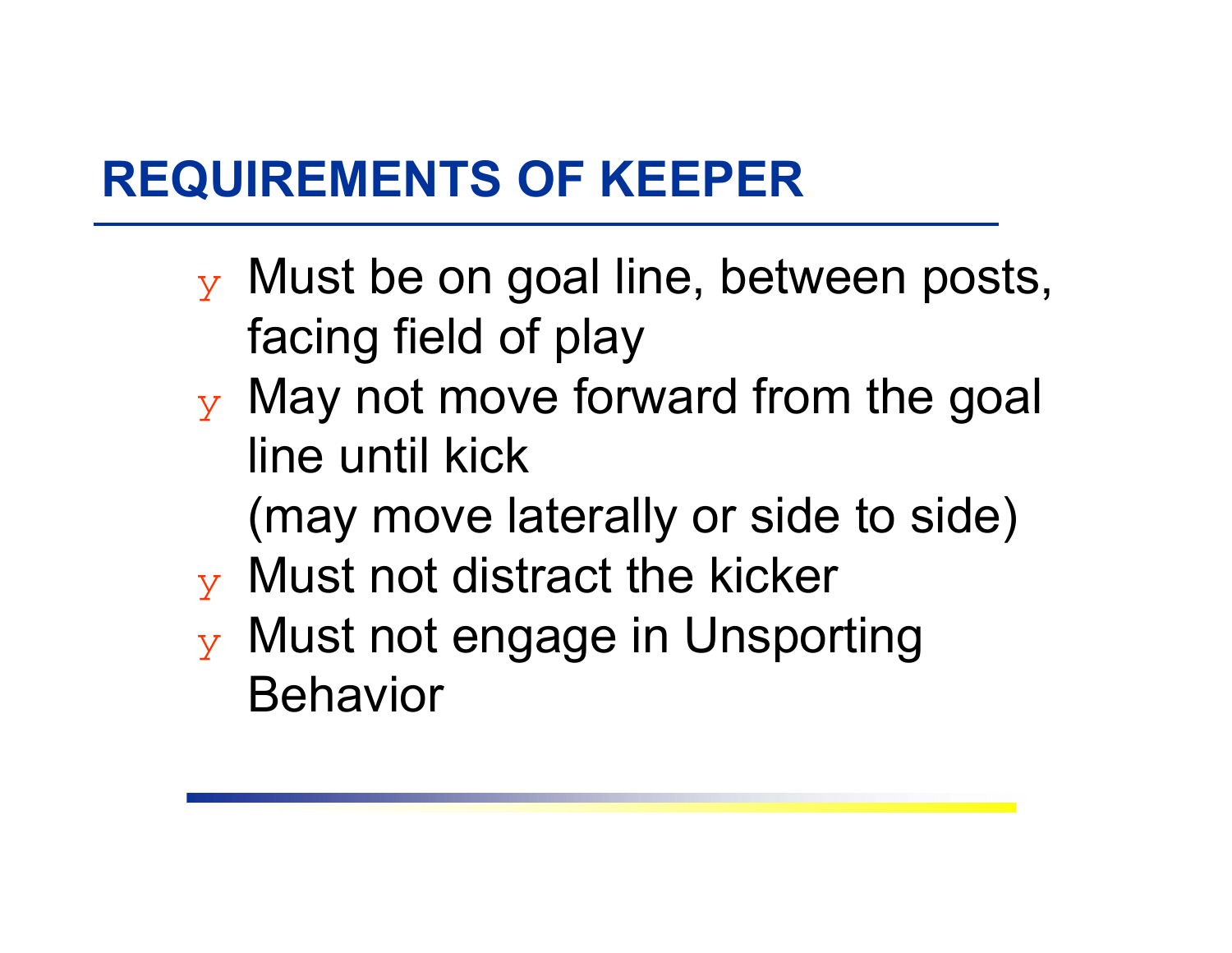# **REQUIREMENTS OF ATTACKERS**

- $\mathbf y$  Must be outside of penalty area
- $\mathbf y$  Must be outside of penalty arc
- $\mathbf y$  Must be laterally behind penalty mark
- $\mathbf y$  Must be on the field of play
- $\mathbf y$  Must not encroach
- $\mathbf y$  Must not distract the goalkeeper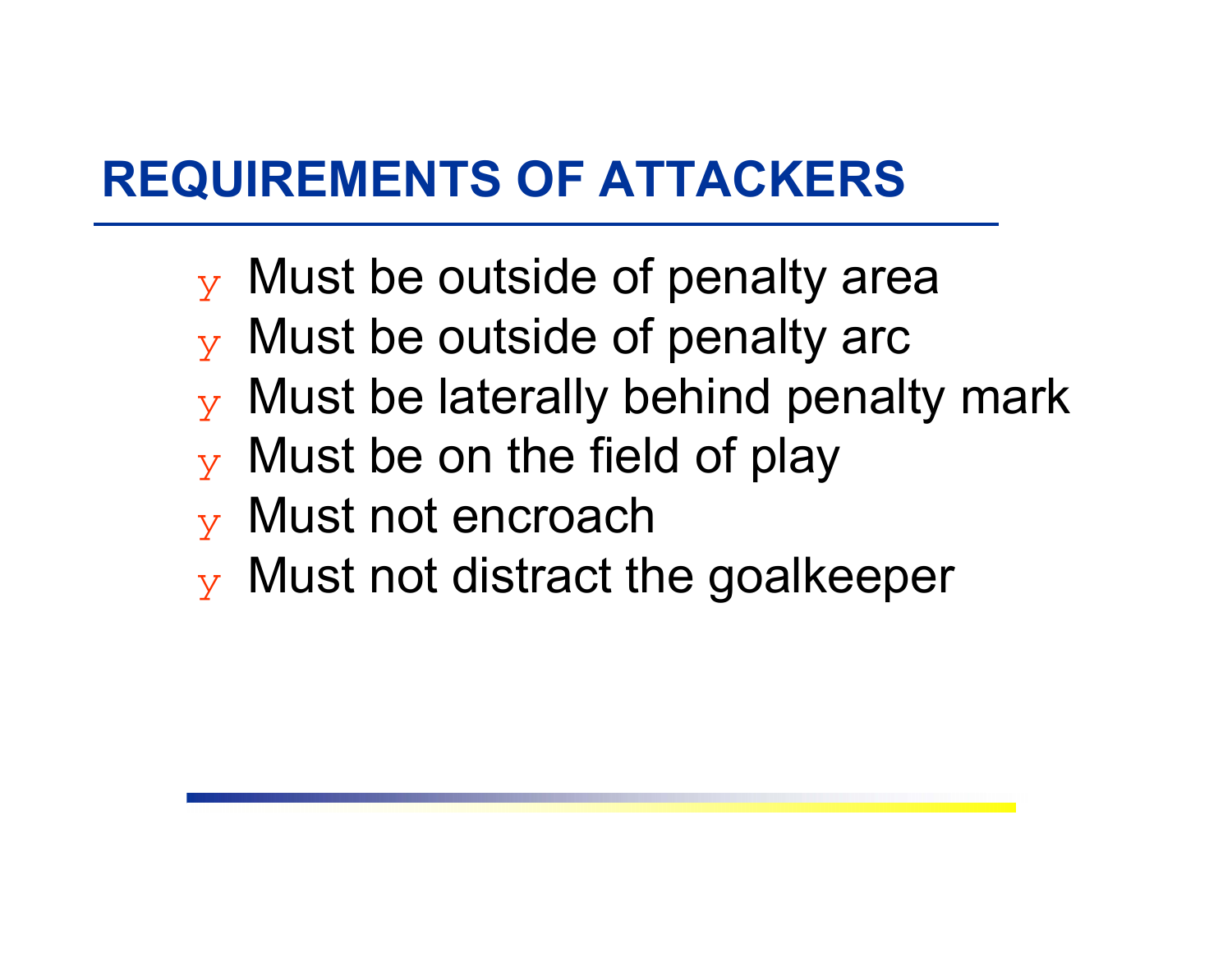# **REQUIREMENTS OF DEFENDERS**

- $\mathbf y$  Must be outside of penalty area
- $\mathbf y$  Must be outside of penalty arc
- $\mathbf y$  Must be behind penalty mark
- $\mathbf y$  Must be on the field of play
- $\mathbf y$  Must not encroach
- $\mathbf y$  Must not distract the kicker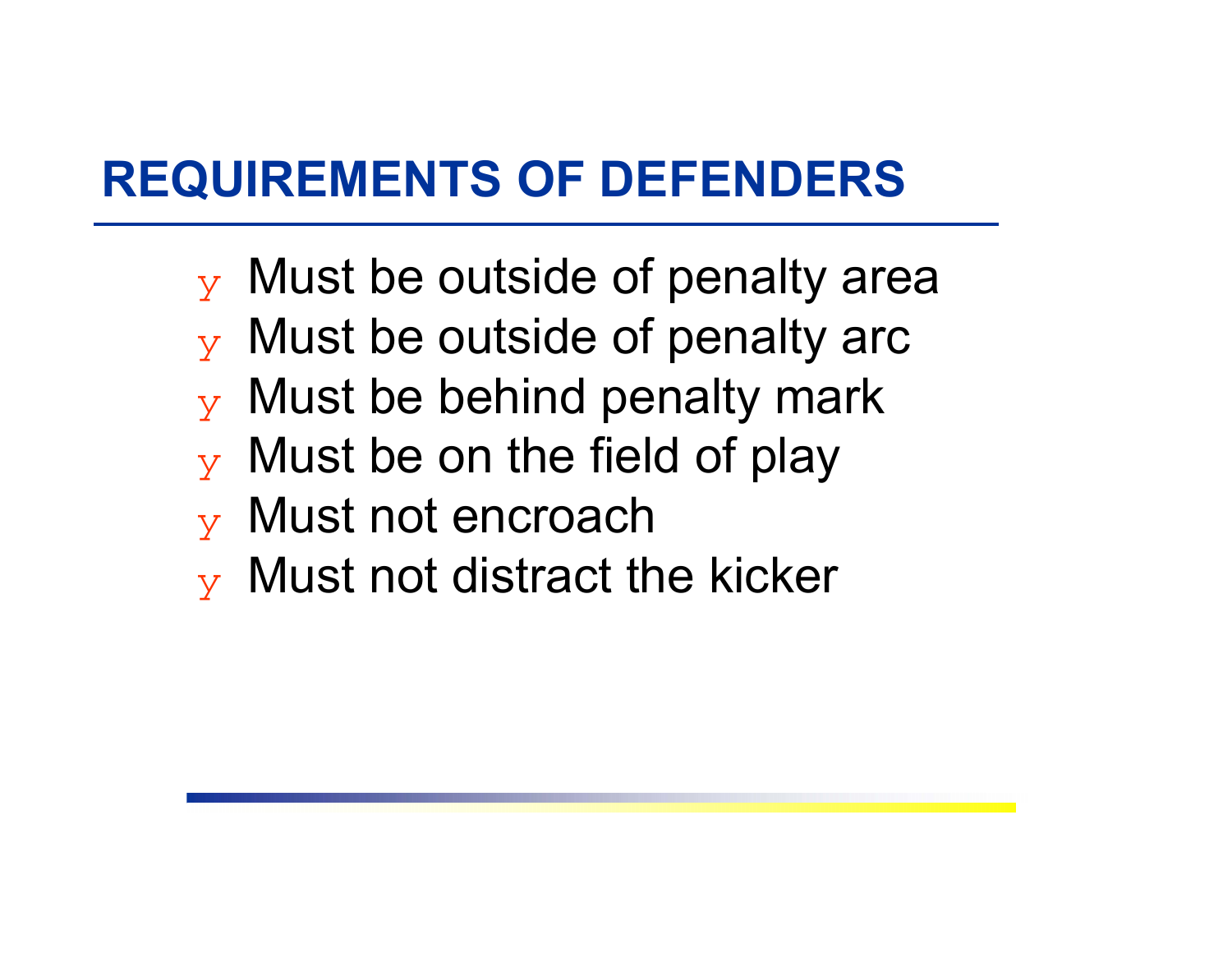#### **POSITIONING DIAGRAM**

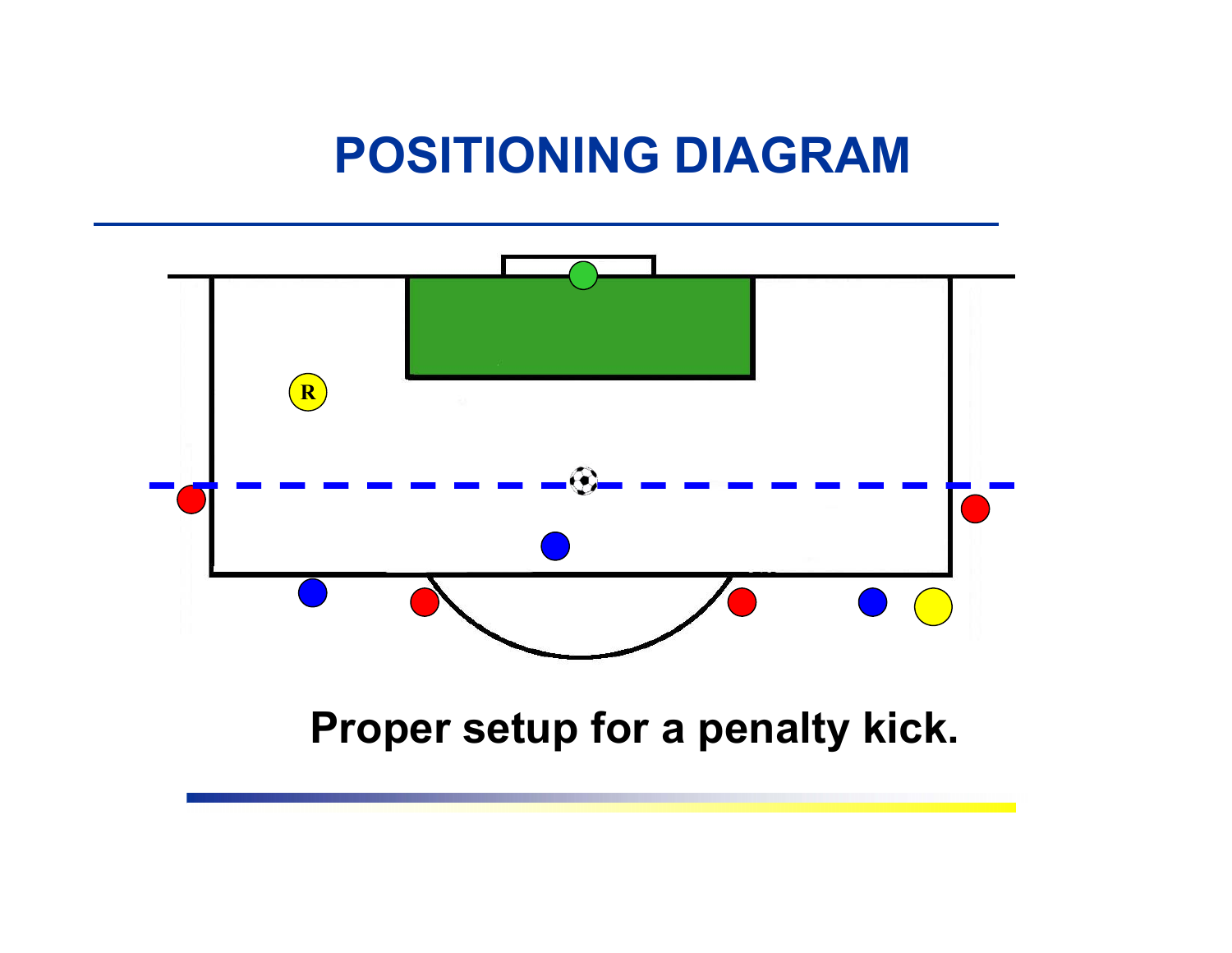### **Rule ANALYSIS**

**The referee does not signal for a penalty kick to be taken until the players have taken up position in accordance with the Rule. If the referee gives the signal… and before the ball is in play, an infringement occurs, the referee allows the kick to proceed**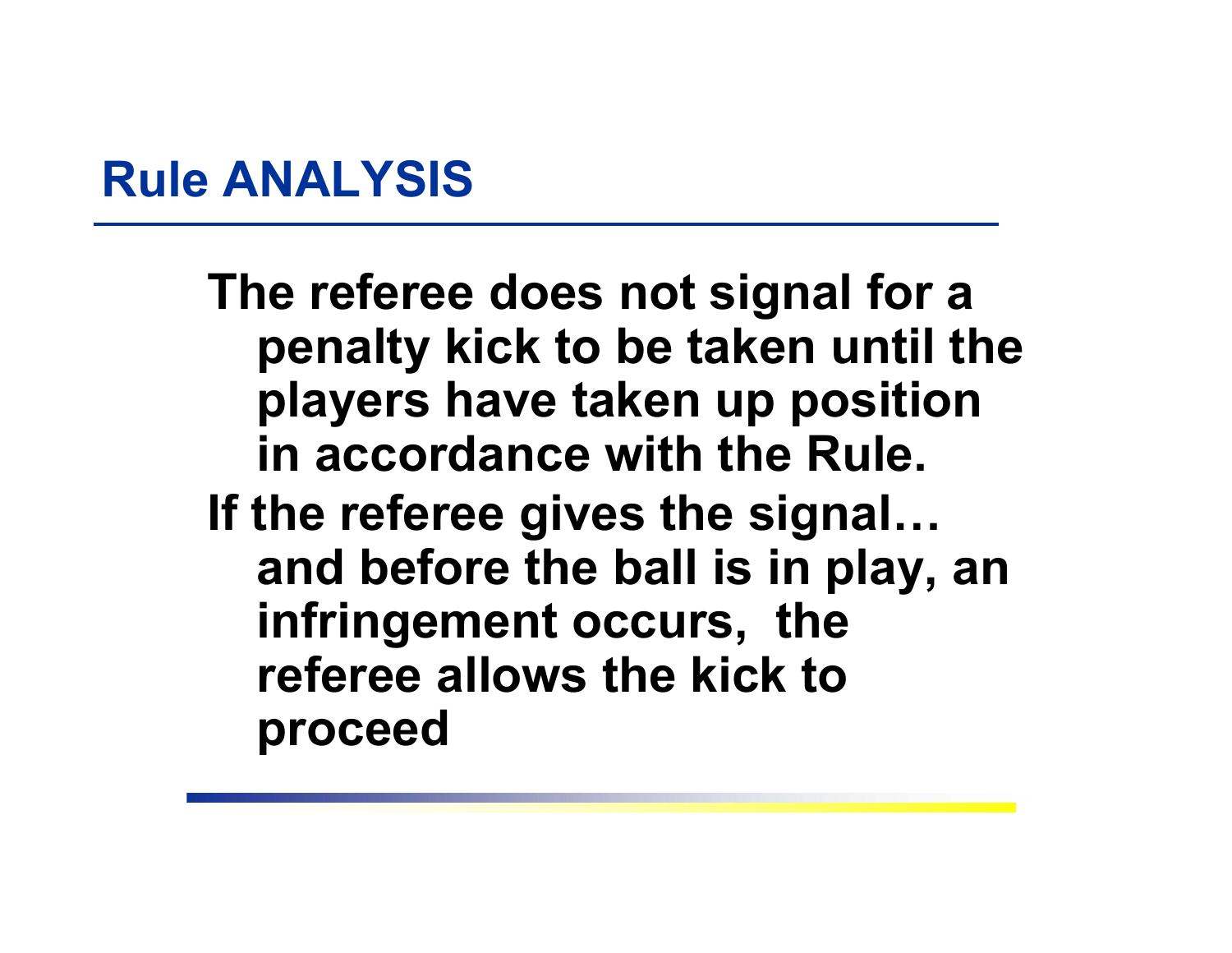

**\* If cheating attacker touches ball, IFK to defense**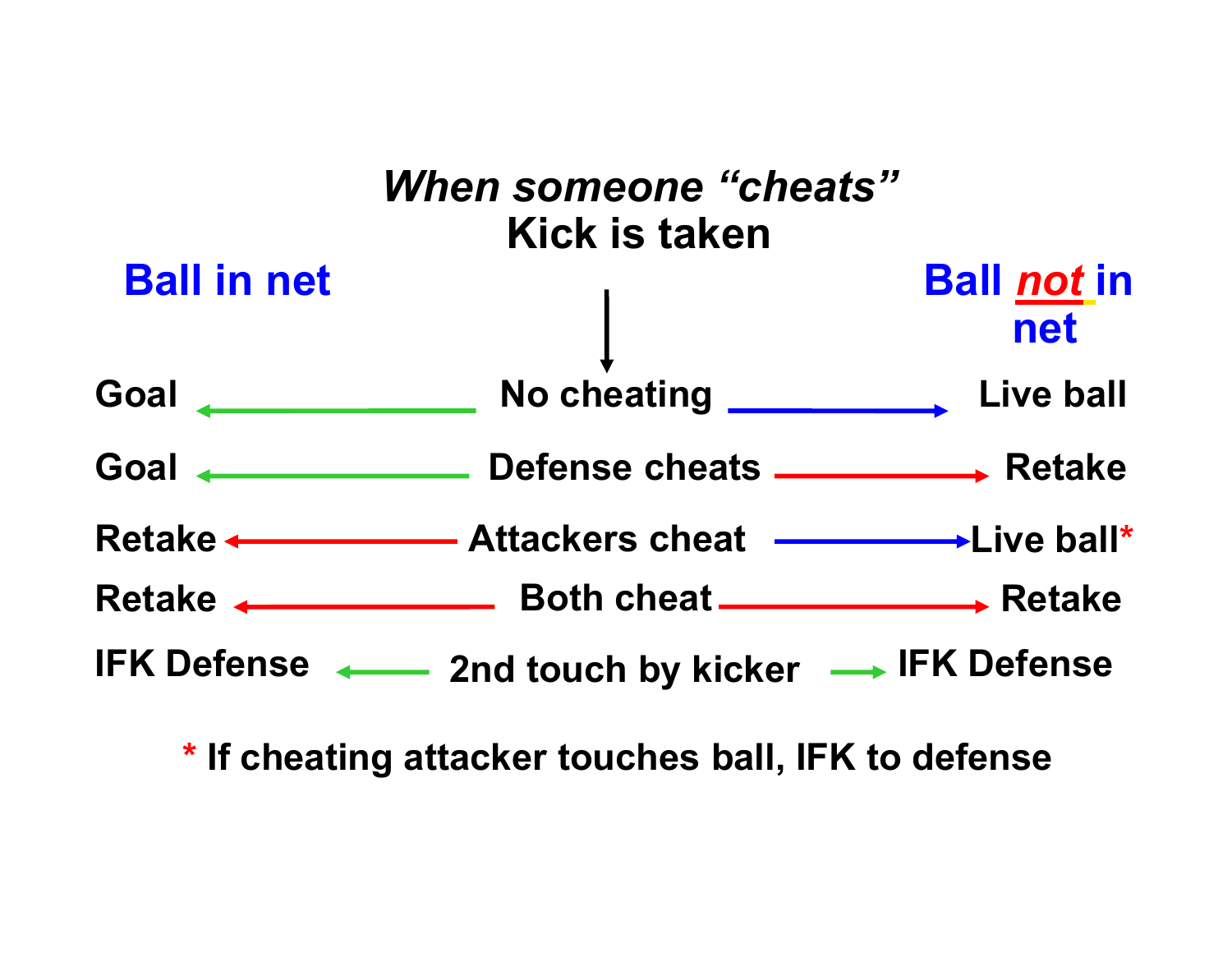#### **EXTENDING TIME**

**Additional time is allowed for a penalty kick to be taken at the end of each half or at the end of periods of extra time.**

*The referee decides when a penalty kick has been completed*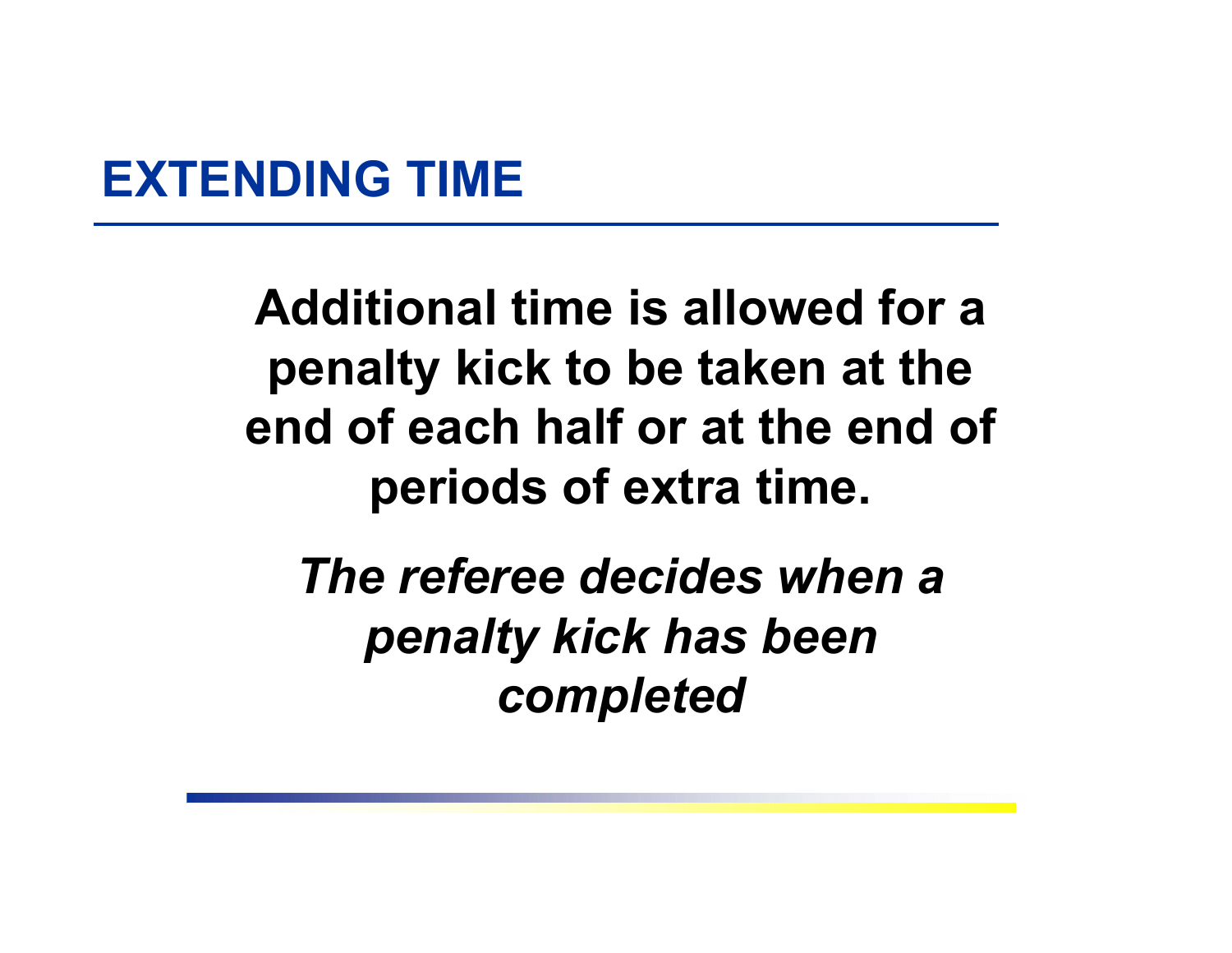$\mathbf y$  Why is a penalty kick awarded?  $_\mathrm{\text{x}}$  When a player commits any of the 10  $^{\circ}$ penal fouls within own penalty area ❖ Where must the goalkeeper stand?  $_\mathrm{\text{x}}$  On the goal line, between the posts, facing the field  $\mathbf y$  Where must the other players, except the kicker, be before the kick?  $_\mathrm{\text{x}}$  On the field, outside the penalty area, 10 yards from ball, behind the mark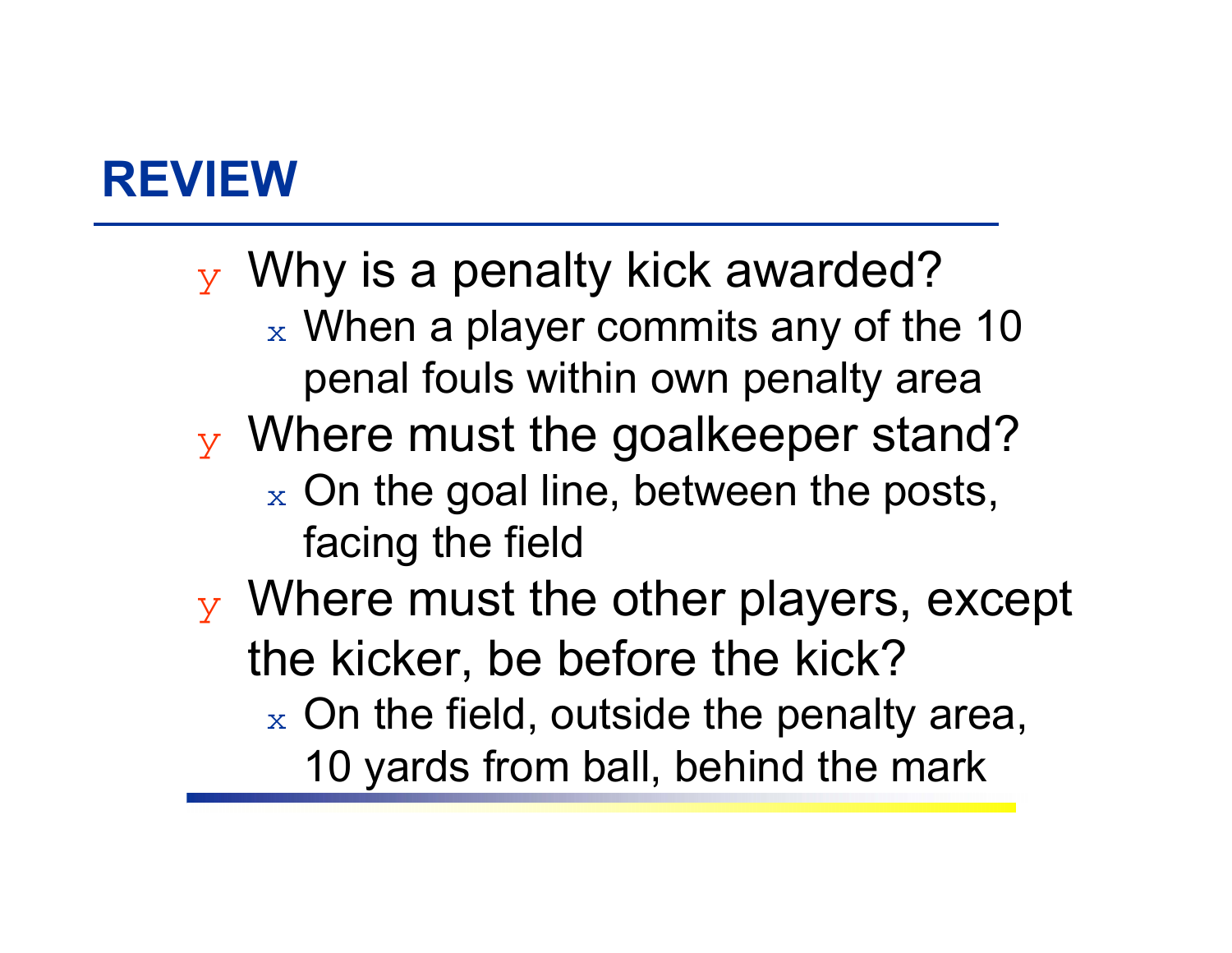$\mathbf y$  If the kicker or teammate of kicker infringe Rule 14 and a goal is scored, what should you do?

 $\mathrm{_{\mathrm{x}}}$  Retake the kick, caution if repeated

 $\mathbf y$  If the goalkeeper or teammate infringe Rule 14 and a goal is scored?

 $_\mathrm{\text{x}}$  Award the goal, warn if necessary.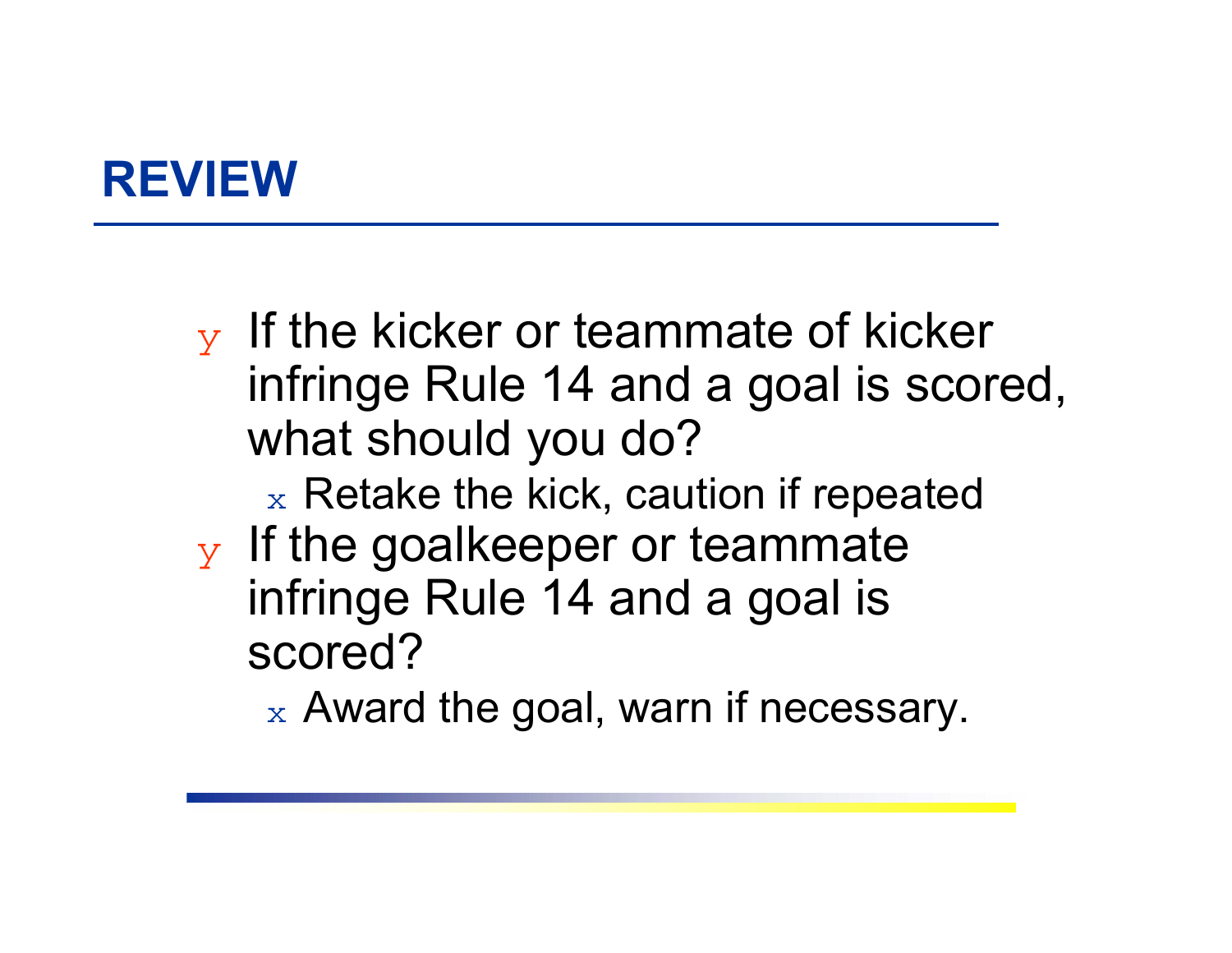- $\mathbf y$  If the kicker or teammate of kicker infringe Rule 14 and a goal is NOT scored, what should you do?
	- $_\mathrm{\text{x}}$  Continue play
	- $_\mathrm{\text{x}}$  If teammate encroaches and touches  $_\mathrm{\text{x}}$ ball, IFK to defense
- $\mathbf y$  If the goalkeeper or teammate infringes Rule 14 and a goal is NOT scored?
	- $_\mathrm{\text{x}}$  Retake kick, caution if repeated.